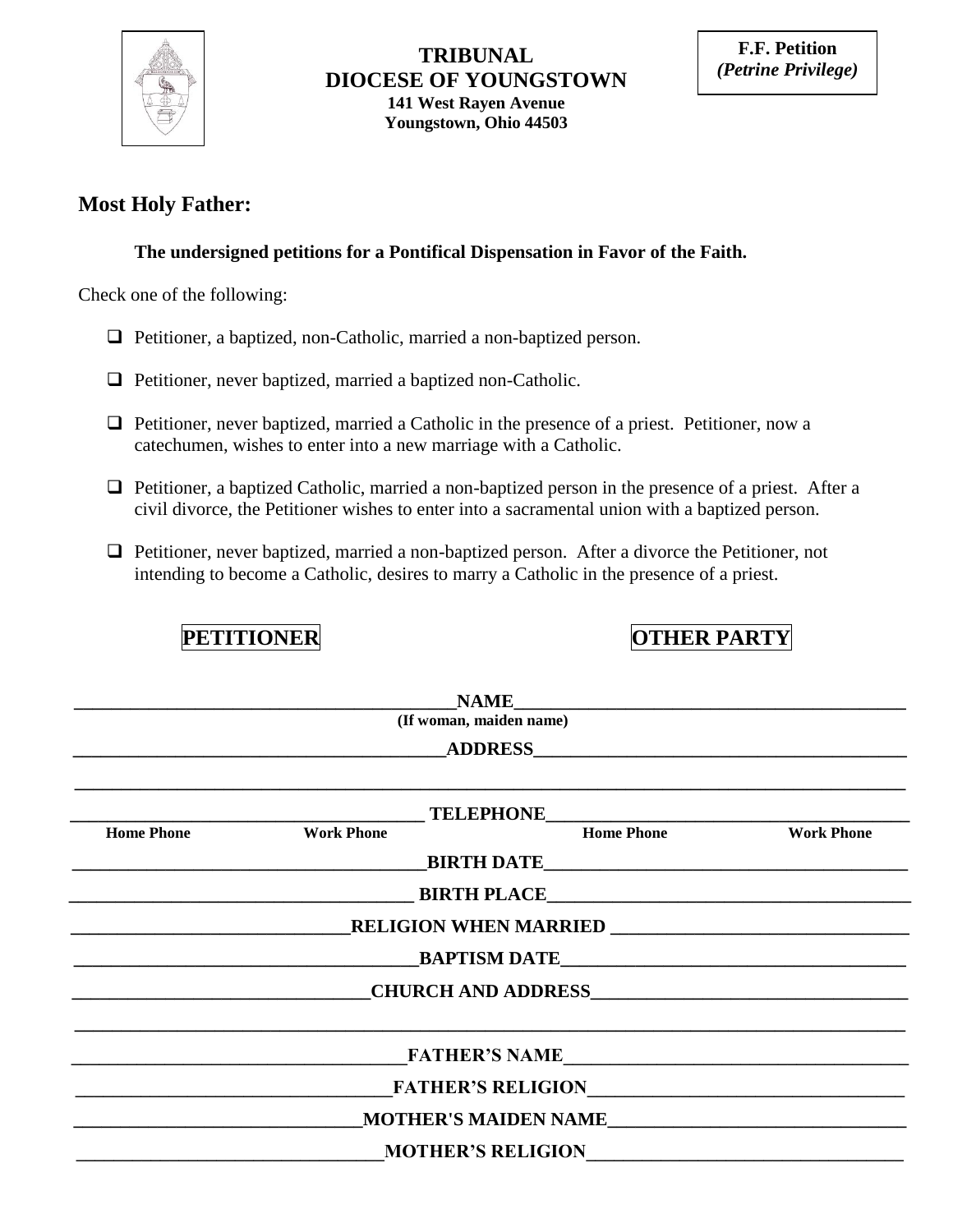## **REGARDING MARRIAGE TO BE DISSOLVED**

|                                                         |                                                       |        |              | Minister<br>Civil Official<br><b>Rabbi</b> |
|---------------------------------------------------------|-------------------------------------------------------|--------|--------------|--------------------------------------------|
|                                                         | (Name of Church / Courthouse / Residence / Synagogue) |        |              |                                            |
| <b>Street Address</b>                                   | City                                                  | County | State        | Zip Code                                   |
| Date of Final Separation (When you last lived together) |                                                       |        |              |                                            |
|                                                         |                                                       |        | Case No.     |                                            |
| Were any children born from this marriage?              |                                                       | County | <b>State</b> |                                            |
|                                                         |                                                       |        |              |                                            |

# **CONCERNING THE PETITIONER**

1) List all of Petitioner's marriages and divorces in chronological order:

| Name of Spouse                                           | Marriage Date/Place                                                      | Divorce Date/Place |
|----------------------------------------------------------|--------------------------------------------------------------------------|--------------------|
| b)                                                       |                                                                          |                    |
| Name of Spouse                                           | Marriage Date/Place                                                      | Divorce Date/Place |
| $\mathbf{c})$                                            |                                                                          |                    |
| Name of Spouse                                           | Marriage Date/Place                                                      | Divorce Date/Place |
|                                                          |                                                                          |                    |
|                                                          |                                                                          |                    |
|                                                          | <b>CONCERNING THE OTHER PARTY</b>                                        |                    |
|                                                          |                                                                          |                    |
|                                                          | List all of Other Party's marriages and divorces in chronological order: |                    |
|                                                          |                                                                          |                    |
| What is the Petitioner's present religious status?<br>a) |                                                                          |                    |

|              | THERE OF DEOWNE | $H$ and $C$ $D$ and $T$ and $C$ | <b>DIVOLUT DUIT LUCT</b> |
|--------------|-----------------|---------------------------------|--------------------------|
| b            |                 |                                 |                          |
|              | Name of Spouse  | Marriage Date/Place             | Divorce Date/Place       |
| $\mathbf{C}$ |                 |                                 |                          |
|              | Name of Spouse  | Marriage Date/Place             | Divorce Date/Place       |

2) What is the Other Party's present religious status?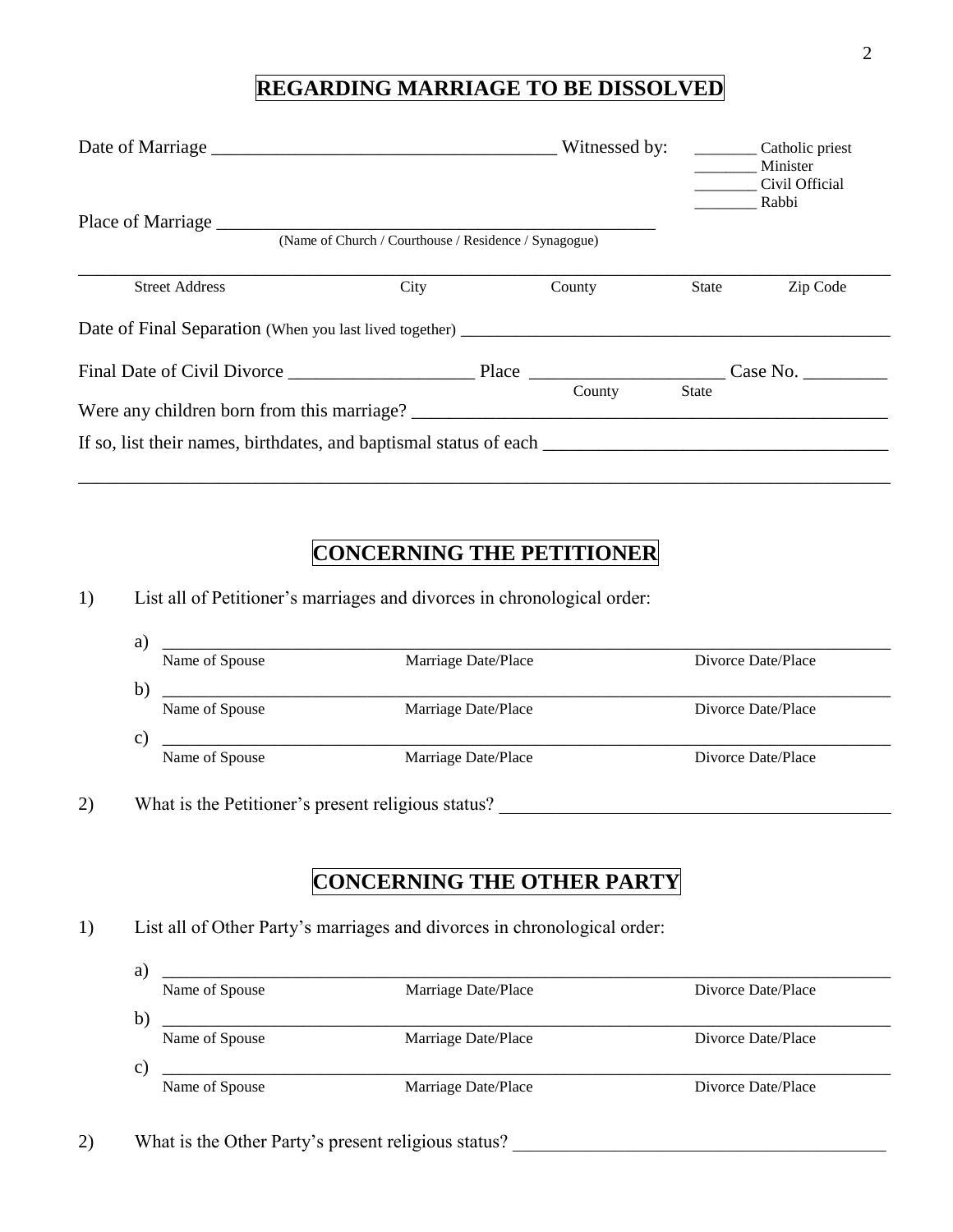## **CONCERNING THE NON-BAPTIZED PARTY**

\_\_\_\_\_\_\_\_\_\_\_\_\_\_\_\_\_\_\_\_\_\_\_\_\_\_\_\_\_\_\_\_\_\_\_\_\_\_\_\_\_\_\_\_\_\_\_\_\_\_\_\_\_\_\_\_\_\_\_\_\_\_\_\_\_\_\_\_\_\_\_\_\_\_\_\_\_\_\_\_

1) Name of the party whose non-baptism we are attempting to prove:

2) In what religion was the non-baptized party reared as a child? \_\_\_\_\_\_\_\_\_\_\_\_\_\_\_\_\_\_\_\_\_\_\_\_\_\_\_\_\_\_

3) Please list all churches attended beginning with birth through courtship and marriage:

a) \_\_\_\_\_\_\_\_\_\_\_\_\_\_\_\_\_\_\_\_\_\_\_\_\_\_\_\_\_\_\_\_\_\_\_\_\_\_\_\_\_\_\_\_\_\_\_\_\_\_\_\_\_\_\_\_\_\_\_\_\_\_\_\_\_\_\_\_\_\_\_\_\_\_\_\_\_\_ Name of Church Address Denomination b) \_\_\_\_\_\_\_\_\_\_\_\_\_\_\_\_\_\_\_\_\_\_\_\_\_\_\_\_\_\_\_\_\_\_\_\_\_\_\_\_\_\_\_\_\_\_\_\_\_\_\_\_\_\_\_\_\_\_\_\_\_\_\_\_\_\_\_\_\_\_\_\_\_\_\_\_\_\_ Name of Church Address Address Denomination  $c)$   $\overline{\phantom{a}}$   $\overline{\phantom{a}}$   $\overline{\phantom{a}}$   $\overline{\phantom{a}}$   $\overline{\phantom{a}}$   $\overline{\phantom{a}}$   $\overline{\phantom{a}}$   $\overline{\phantom{a}}$   $\overline{\phantom{a}}$   $\overline{\phantom{a}}$   $\overline{\phantom{a}}$   $\overline{\phantom{a}}$   $\overline{\phantom{a}}$   $\overline{\phantom{a}}$   $\overline{\phantom{a}}$   $\overline{\phantom{a}}$   $\overline{\phantom{a}}$   $\overline{\phantom{a}}$  Name of Church Address Address Denomination

\_\_\_\_\_\_\_\_\_\_\_\_\_\_\_\_\_\_\_\_\_\_\_\_\_\_\_\_\_\_\_\_\_\_\_\_\_\_\_\_\_\_\_\_\_\_\_\_\_\_\_\_\_\_\_\_\_\_\_\_\_\_\_\_\_\_\_\_\_\_\_\_\_\_\_\_\_\_\_\_\_

\_\_\_\_\_\_\_\_\_\_\_\_\_\_\_\_\_\_\_\_\_\_\_\_\_\_\_\_\_\_\_\_\_\_\_\_\_\_\_\_\_\_\_\_\_\_\_\_\_\_\_\_\_\_\_\_\_\_\_\_\_\_\_\_\_\_\_\_\_\_\_\_\_\_\_\_\_\_\_\_\_

- 4) Please indicate how you know this party was not baptized prior to the final marital separation.
- 5) Is the party now baptized? If yes, when, where and in what denomination?

#### **Please provide the full name, address and relationship of family members who can testify to the non-baptism of the above party.**

| a)              |                       | <u> 2000 - Jan James James Barbara, martxa a shekara 1980 - Andrew Samuel Barbara (h. 1982).</u> |              | b)      |                                                                                    | the control of the control of the control of the control of the control of the control of |              |  |
|-----------------|-----------------------|--------------------------------------------------------------------------------------------------|--------------|---------|------------------------------------------------------------------------------------|-------------------------------------------------------------------------------------------|--------------|--|
|                 | Name                  |                                                                                                  | Relationship |         | Name                                                                               |                                                                                           | Relationship |  |
|                 | <b>Street Address</b> |                                                                                                  |              |         | <b>Street Address</b>                                                              |                                                                                           |              |  |
|                 | City                  | State                                                                                            | Zip          |         | City                                                                               | <b>State</b>                                                                              | Zip          |  |
| $\mathcal{C}$ ) |                       | Relationship                                                                                     |              | $\rm d$ |                                                                                    |                                                                                           |              |  |
|                 | Name                  |                                                                                                  |              |         | Name                                                                               |                                                                                           | Relationship |  |
|                 | <b>Street Address</b> |                                                                                                  |              |         | <b>Street Address</b>                                                              |                                                                                           |              |  |
|                 | City                  | State                                                                                            | Zip          |         | City                                                                               | State                                                                                     | Zip          |  |
|                 |                       |                                                                                                  |              |         | <b>CONCERNING THE PRESENT/INTENDED SPOUSE</b>                                      |                                                                                           |              |  |
| 1)              |                       |                                                                                                  |              |         | Full name of Petitioner's present/intended spouse? (include maiden name, if woman) |                                                                                           |              |  |
|                 |                       |                                                                                                  |              |         |                                                                                    |                                                                                           |              |  |
| 2)              |                       | <b>Street</b>                                                                                    |              |         | City                                                                               | State                                                                                     | Zip          |  |
|                 |                       |                                                                                                  |              |         |                                                                                    |                                                                                           |              |  |